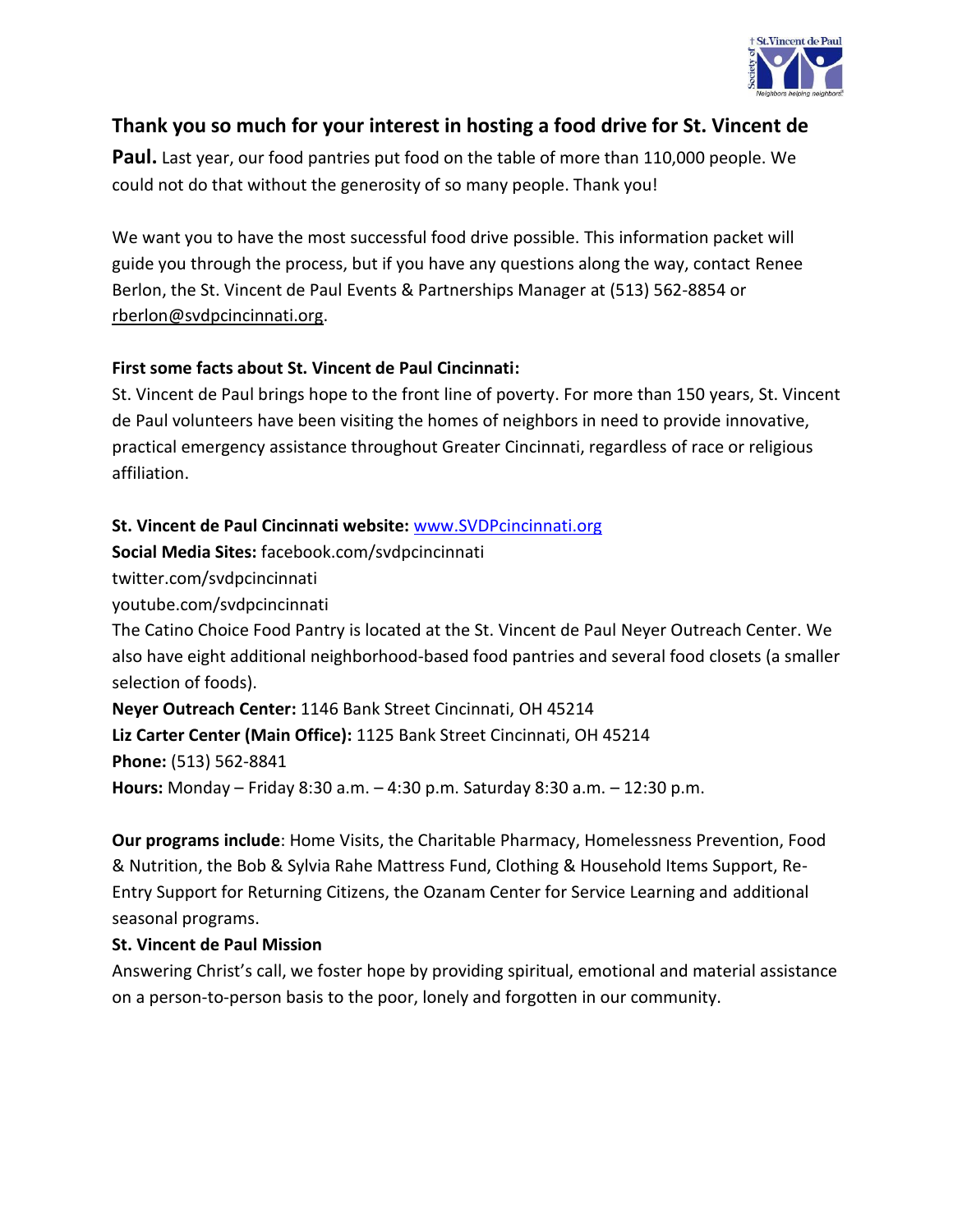

# **Steps for Hosting a Successful Food Drive**

## **1. Start Planning – the earlier the better!**

Determine the dates of your drive and the materials you'll need beforehand such as food collection bins. You can even form teams to work on publicity, food collection, food delivery and even a kick-off celebration. The more people working on the food drive, the more involvement and enthusiasm you'll have.

## **2. Contact the Events & Partnerships Manager at SVDP**

Contact the St. Vincent de Paul Events & Partnerships Manager, Renee Berlon, at (513) 562 8854 or [rberlon@svdpcincinnati.org](mailto:rberlon@svdpcincinnati.org) to notify St. Vincent de Paul of your drive. This allows us to update you with our current needs in the food pantry and answer any other questions you may have.

## **3. Learn More about Hunger in Our Community**

There is a great need for food assistance in the Greater Cincinnati area. One out of four children here in Cincinnati do not know where their next meal is coming from. You will help change that by supporting the St. Vincent de Paul food pantries that many neighbors in need rely on during tough times. Follow St. Vincent de Paul on Facebook [\(www.facebook.com/svdpcincinnati\)](http://www.facebook.com/svdpcincinnati) and Twitter [\(www.twitter.com/svdpcincinnati\)](http://www.twitter.com/svdpcincinnati) to find the latest information on issues impacting hunger to share with donors. From the Map the Meal Gap Feeding America report, 18.6% of people living in Hamilton County are food insecure. That is more than 1 in 5 people who do not know where their next meal is coming from! You have the power to help change that.

### **4. Set a Goal**

Set a donation goal before you start collecting to give your group something to work towards. This also allows you to share updates on progress towards the goal throughout the duration of the drive.

### **5. Select a Collection Location**

Plastic bins, barrels and sturdy cardboard boxes work well for collecting food. Choose a hightraffic area for the location so potential donors get a visual reminder often. If you anticipate having a larger drive, St. Vincent de Paul can provide you with 55-gallon barrels for collection.

### **6. Publicize the Drive**

Inform participants about the drive through newsletters, bulletins, announcements, flyers, memos, e-blasts and posters. Publicity is the key to a successful drive! Visit our website for templates you can customize for your drive. Find them at: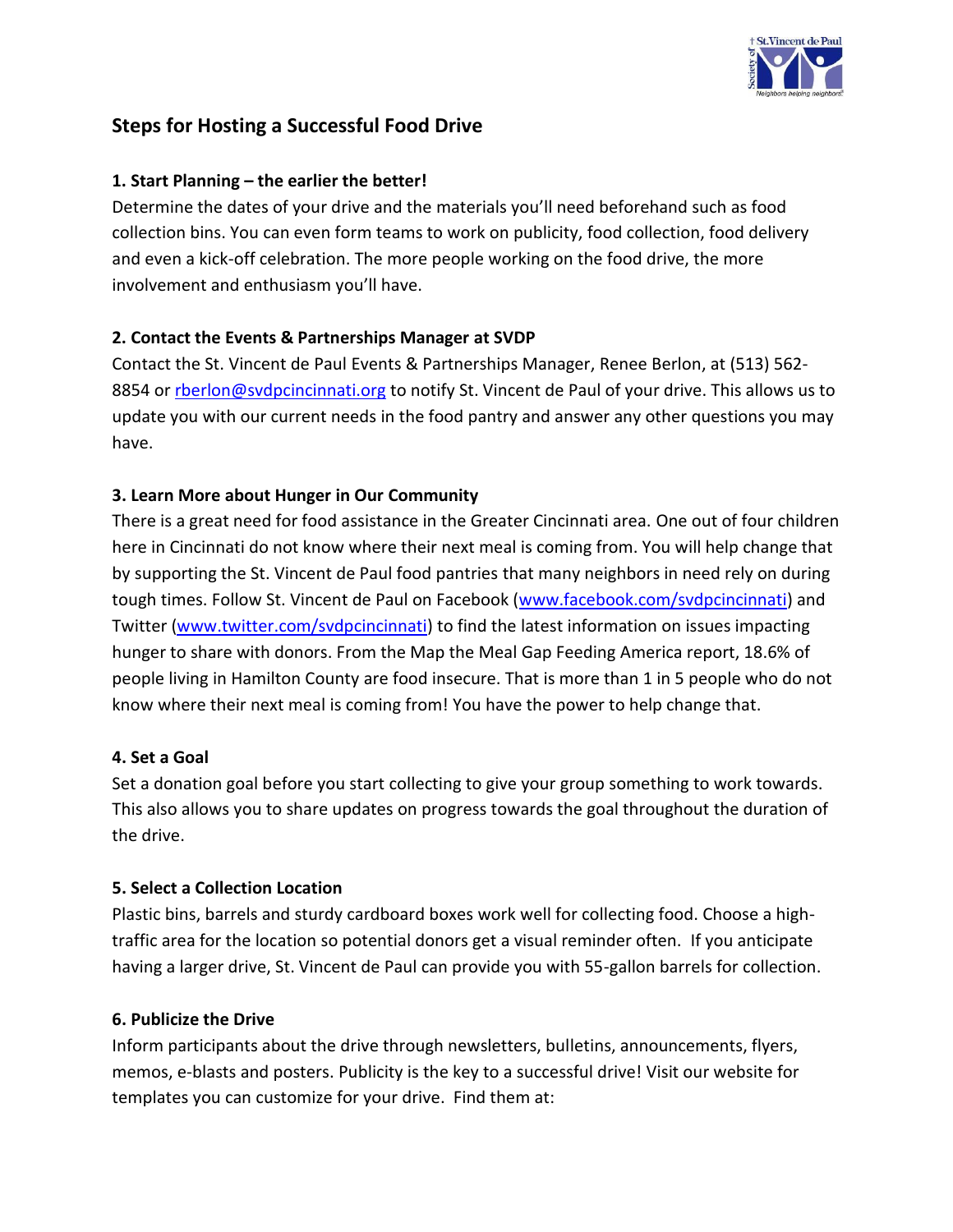

www.svdpcincinnati.org/Give\_Help/Host\_a\_Drive/

### **7. Deliver or Schedule a Pick-Up**

Your group may deliver the donations to the Neyer Outreach Center, Monday through Friday 8:30 a.m. – 4:30 p.m. and Saturday from 8:30 a.m. – noon. The address is 1146 Bank Street, Cincinnati, OH 45214. By delivering the donations yourself, you'll help reduce the cost and resources of our food pantry. Donations can also be scheduled for a pick-up by St. Vincent de Paul. Contact 513-562-8854 to schedule a pick-up.

Holding a food drive is great community service opportunity for groups of all kinds, including: *Companies Churches Schools Youth Groups Sports Teams Community Groups, such as a Rotary Club Neighborhood Associations A devoted group of friends*

## **Some additional ideas for creative food drives:**

#### **Follow a Theme:**

You can encourage your group to focus on a theme for the drive, such as: Breakfast Items: cereal, oatmeal, cereal bars, instant breakfast, pancake mix, etc. Kids Favorites: juices, peanut butter, granola bars, macaroni & cheese, Chef Boyardee, cereal Dinner Time: Pastas, Marinara sauce, canned meats like chicken or tuna, "Meals-in-a-box" such as Tuna Helper, Betty Crocker Helper Complete Meals, etc.

#### **Brown Bag Lunch:**

Encourage your group to bring in a brown bag lunch and donate the money they would have spent on the lunch out.

### **Neighborhood Drive:**

Your group can place grocery bags at all houses in your neighborhood. Attached to the empty bags will be a letter asking for donations to be placed in the bag and placed back out on the porch on a requested day. Then your group retrieves all the bags filled with food. See the example neighborhood drive letter in this packet.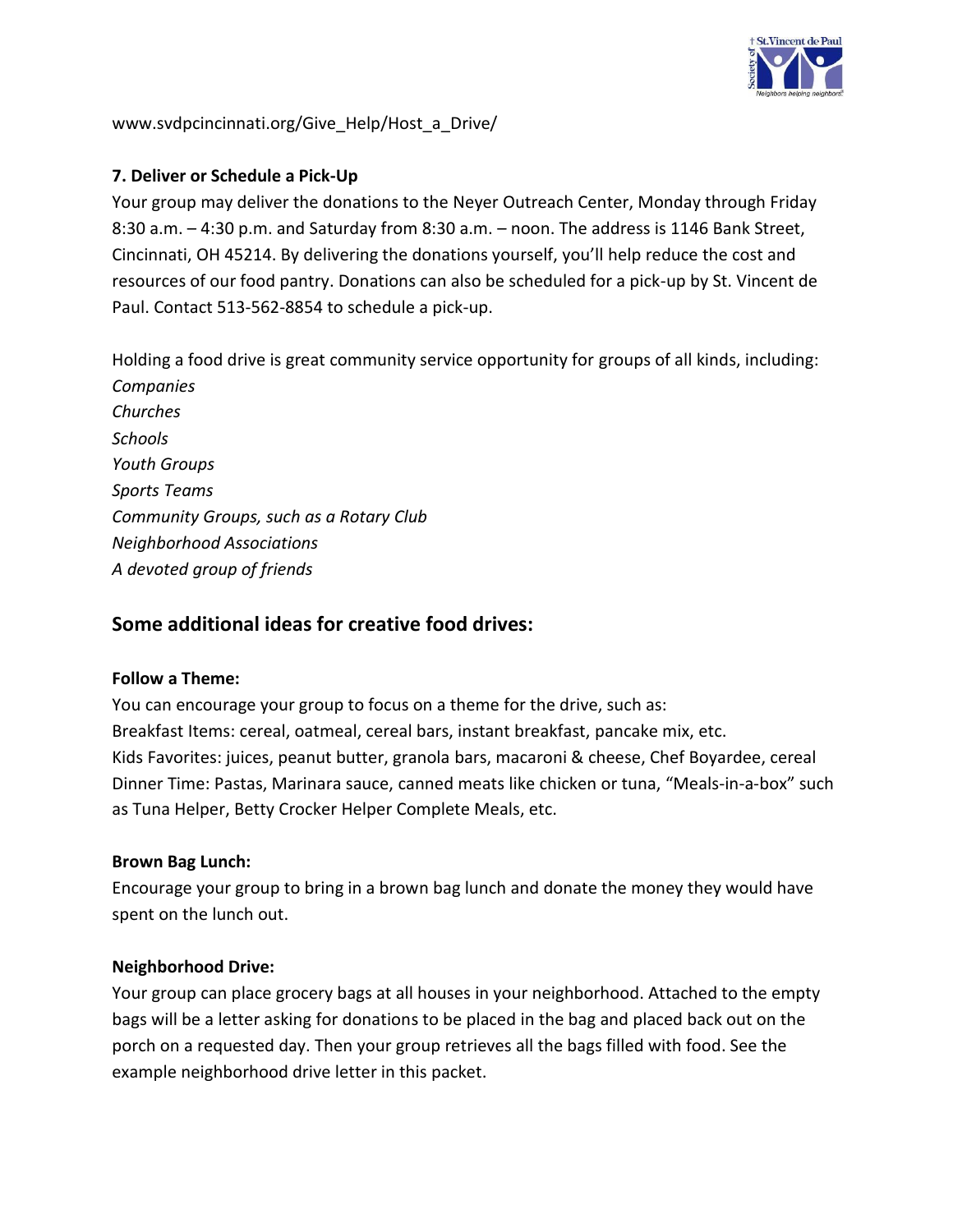

### **Make it a Competition:**

Use some friendly competition to get your group even more motivated to give. Create teams between classrooms, departments, groups, floors, etc. to see who collects the most food. Make sure the "winners" receive special recognition for their contribution.

### **Company Match:**

Inquire if your company can match your food donation to St. Vincent de Paul by setting up a dollar amount donated per pound of food collected. Contact your company's Human Resources Department about a financial match program.

### **Raffle:**

Solicit your company and/or coworkers for prizes to raffle, such as gift cards, gift baskets, or even an extra PTO day, jeans/casual dress day or preferred parking at the office. Distribute raffle tickets to donors based on donation amounts or type of items donated.

### **Pie in the Face!:**

Some of the most creative ideas organizations have used to motivate groups to reach donation goals include the boss or principal getting a pie to the face, wearing a silly costume for the day, etc.

All non-perishable food items are needed, but here is a list of our most requested: Peanut Butter Canned Protein (such as tuna or chicken) Cereal "Meals-in-a-Can," such as Ravioli, Beef Stew, etc. Canned Fruit Tomato products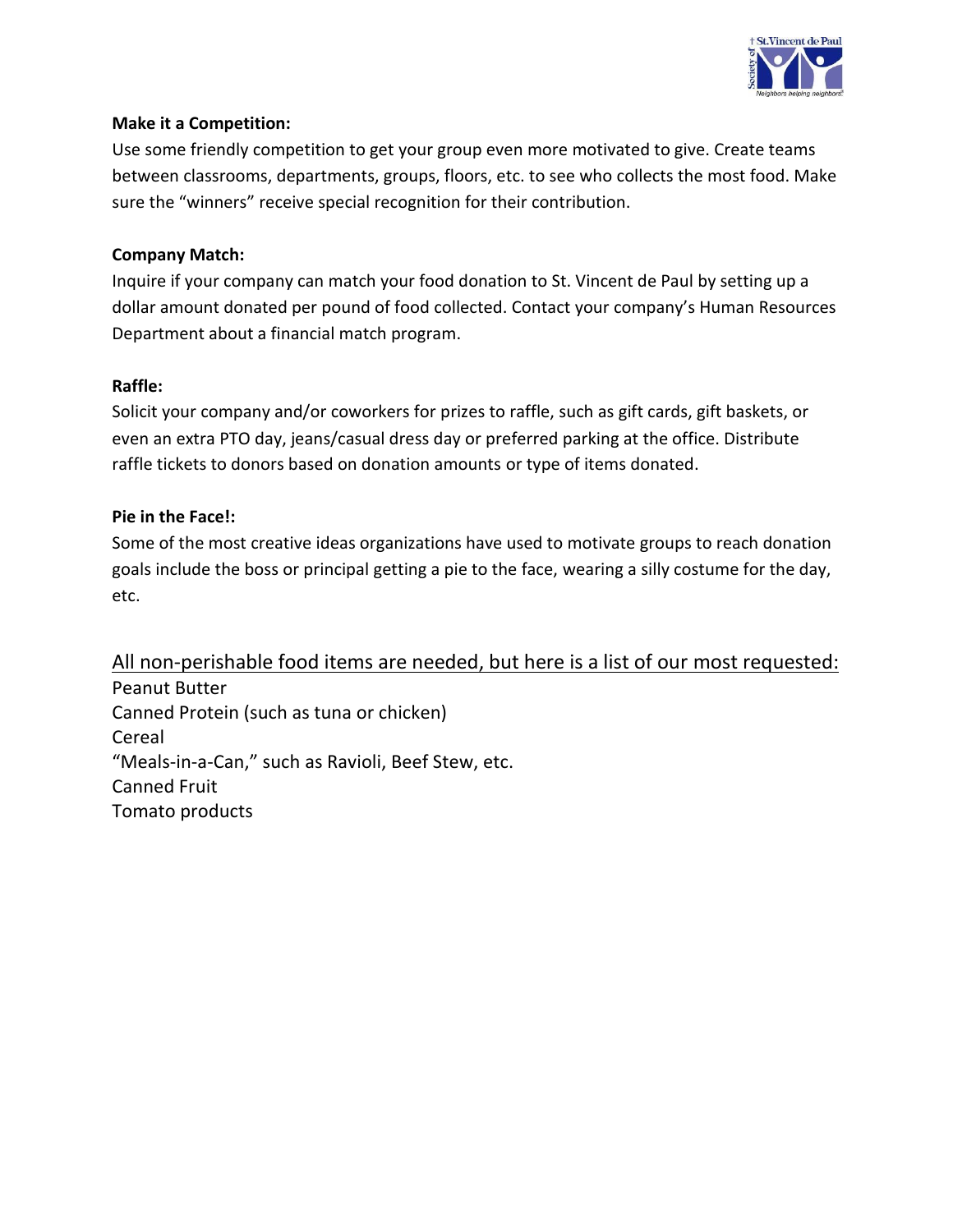

## **More Ways to Give Back**

**Volunteer** - At St. Vincent de Paul, volunteers are an essential part of all we do. Everyone has talents and abilities that can be used to help others. Whether you are interested in working directly with the people we help or would prefer behind the scenes opportunities, anyone with a caring heart is invited to join us. Our volunteers are regular people of all ages and walks of life. Contact our Volunteer Coordinator at (513) 562-8841 ext. 211.

**Give and Shop at a St. Vincent de Paul Thrift Store** - The items that you no longer have use for could give a local family hope for their future. To donate call (513) 421-CARE (2273) for a free pick-up or drop off items at any of our seven locations across Cincinnati. You can also donate items at any of our more than 30 convenient donation boxes. Plus, when you shop at a St. Vincent de Paul Thrift Store, the proceeds from your purchase benefit our many programs including homelessness prevention and more. Visit www.svdpcincinnati.org/Find\_Us/ for a list of store locations.

**Attend an Ozanam Center for Service Learning Retreat** - The Ozanam Center for Service Learning offers immersion experiences that connect people from diverse backgrounds, engage participants in poverty and justice issues in Cincinnati, and grow a commitment to long-term service and community engagement. For more information, contact the Service-Learning Coordinator, Maggie Sheehan, at 513-562-8841 ext. 231 or msheehan@SVDPcincinnati.org

#### **Support Holiday Programs**

From October through the New Year, we run numerous drives and special programs for the holiday season all requiring additional volunteer help and support. You can spread Christmas cheer by supporting:

**5 Cares Coat Drive** – Keep those in need warm and safe this winter by donating new or gently used winter coats. With convenient coat drop off locations across the Tri-State at Gold Star Chili restaurants, Kemba Credit Union branches and local fire stations, and Youthland Academy locations, WLWT News 5 and St. Vincent de Paul make it easy to make a difference.

**Food From the Heart** - You can feed families in need by dropping non-perishable food items in the 'Food From the Heart' donation barrels located at all Greater Cincinnati and Northern Kentucky Kroger locations. The items collected will be distributed to families in need by St. Vincent de Paul volunteers in neighborhoods across the Tri-State throughout the holiday season.

**Adopt-a-Family** - You can make a family's Christmas wishes come true by adopting a family in need. You will be given a Christmas wish list from a Cincinnati family in need. Your presents will be provided to a struggling family in tremendous need this holiday season. If you are interested in sponsoring a family this Christmas, please email adoptafamily@svdpcincinnati.org.

**Angel Toy Program** - You can become a Christmas Angel by donating new toys or a monetary